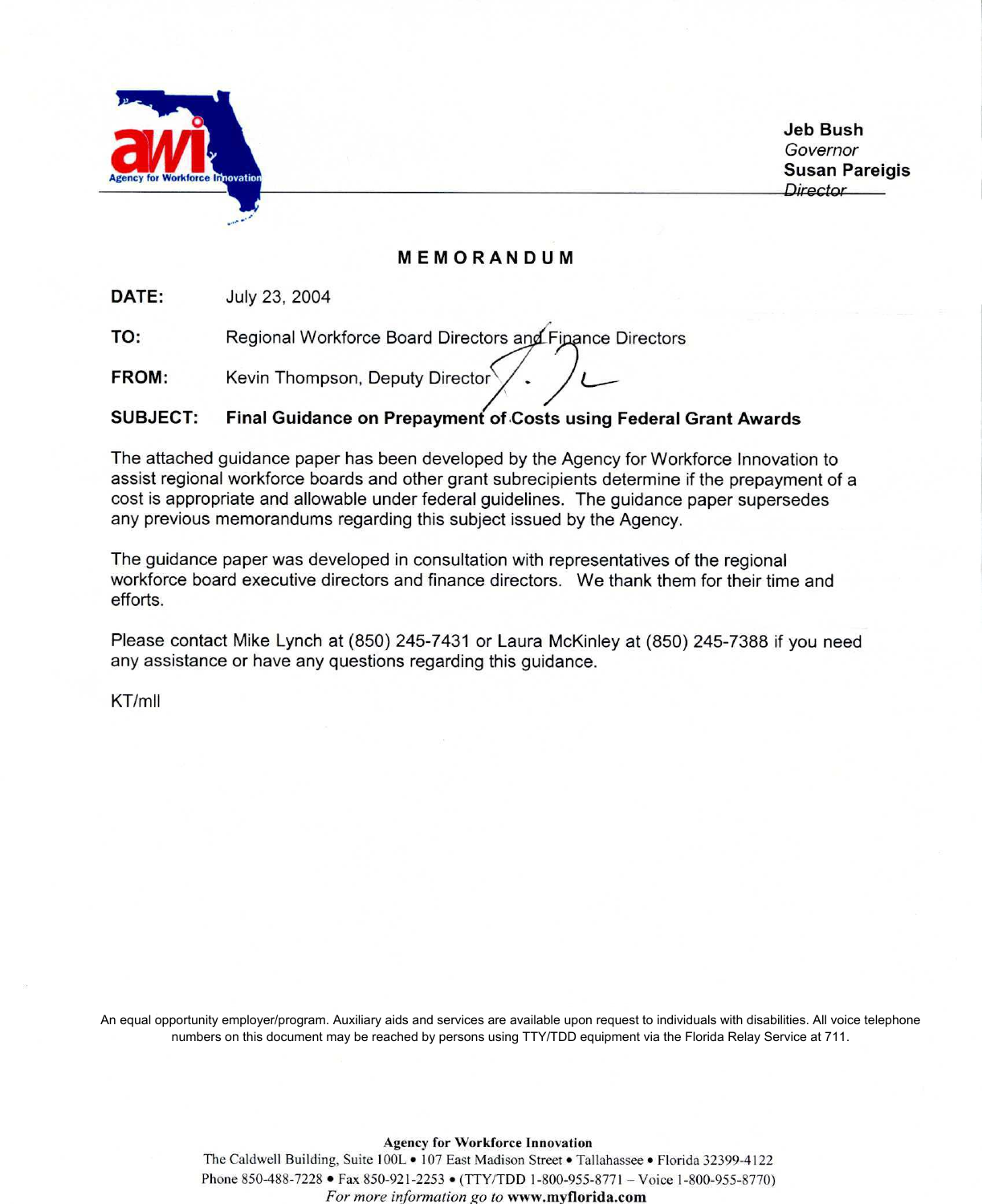Date of Issue: 7/23/2004

Office of Issuance: AWI FG 04-043

Reference: Prepayment of Costs Using Federal or State Grant Awards

# **FINAL GUIDANCE Prepayment Of Costs**

# **OF INTEREST TO:**

Workforce Florida Inc., Regional Workforce Boards (RWB's), and other entities engaged in implementing federal and state workforce programs listed in Chapter 445, Florida Statutes.

#### **SUBJECT:**

The prepayment of costs using federal or state grant awards.

# **PURPOSE:**

To define and describe when prepayment of costs is acceptable.

#### **DEFINITIONS:**

Prepayment: Payment for a good or service in advance of the receipt of that good or service.

#### **BACKGROUND AND UNDERLYING FEDERAL POLICY:**

Where a funding period is specified, a grantee (or sub grantee) may charge to the grant only **allowable costs** / **resulting from obligations / incurred during the funding period,** and any pre-award costs authorized by the awarding agency<sup>1</sup>.

#### **Allowable Costs:**

Allowable costs are determined in accordance with the cost principles applicable to the organization incurring the costs. Most regional workforce boards are incorporated as nonprofit organizations and would follow OMB Circular A-122. Governmental organizations and Educational Institutions are governed by the following circulars:

| State and Local Governments: | <b>OMB Circular A-87</b> |
|------------------------------|--------------------------|
| Educational Institutions     | <b>OMB Circular A-21</b> |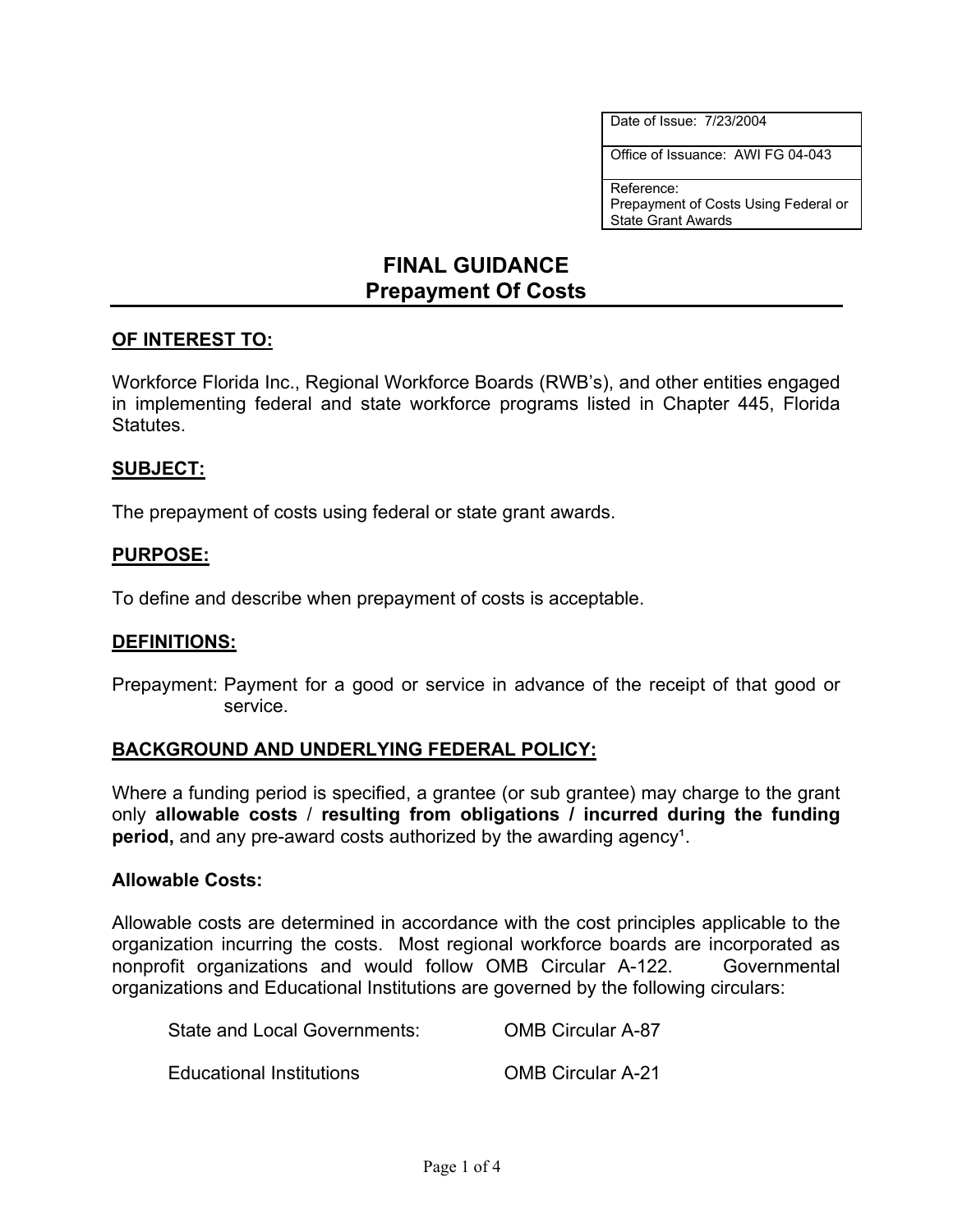The OMB Circulars establish several factors that affect the allowability of costs including whether a cost is reasonable for the performance of the award and allocable to the award. OMB Circular A-122 defines reasonable costs as:

*A cost is reasonable if, in its nature or amount, it does not exceed that which would be incurred by a prudent person under the circumstances prevailing at the time the decision was made to incur the costs. The question of the reasonableness of specific costs must be scrutinized with particular care in connection with organizations or separate divisions thereof which receive the preponderance of their support from awards made by Federal agencies. In determining the reasonableness of a given cost, consideration shall be given to:* 

- *a. Whether the cost is of a type generally recognized as ordinary and necessary for the operation of the organization or the performance of the award.*
- *b. The restraints or requirements imposed by such factors as generally accepted sound business practices, arms length bargaining, Federal and State laws and regulations, and terms and conditions of the award.*
- *c. Whether the individuals concerned acted with prudence in the circumstances, considering their responsibilities to the organization, its members, employees, and clients, the public at large, and the Federal Government.*
- *d. Significant deviations from the established practices of the organization which may unjustifiably increase the award costs.*

OMB Circular A-122 defines allocable costs as:

- *a. A cost is allocable to a particular cost objective, such as a grant, contract, project, service, or other activity, in accordance with the relative benefits received. A cost is allocable to a Federal award if it is treated consistently with other costs incurred for the same purpose in like circumstances and if it:* 
	- *(1) Is incurred specifically for the award.*
	- *(2) Benefits both the award and other work and can be distributed in reasonable proportion to the benefits received, or*
	- *(3) Is necessary to the overall operation of the organization, although a direct relationship to any particular cost objective cannot be shown.*
- *b. Any cost allocable to a particular award or other cost objective under these principles may not be shifted to other Federal awards to overcome funding deficiencies, or to avoid restrictions imposed by law or by the terms of the award.*

Regarding cost allocation, note that equipment may be charged to the period in which the expenditure is incurred.²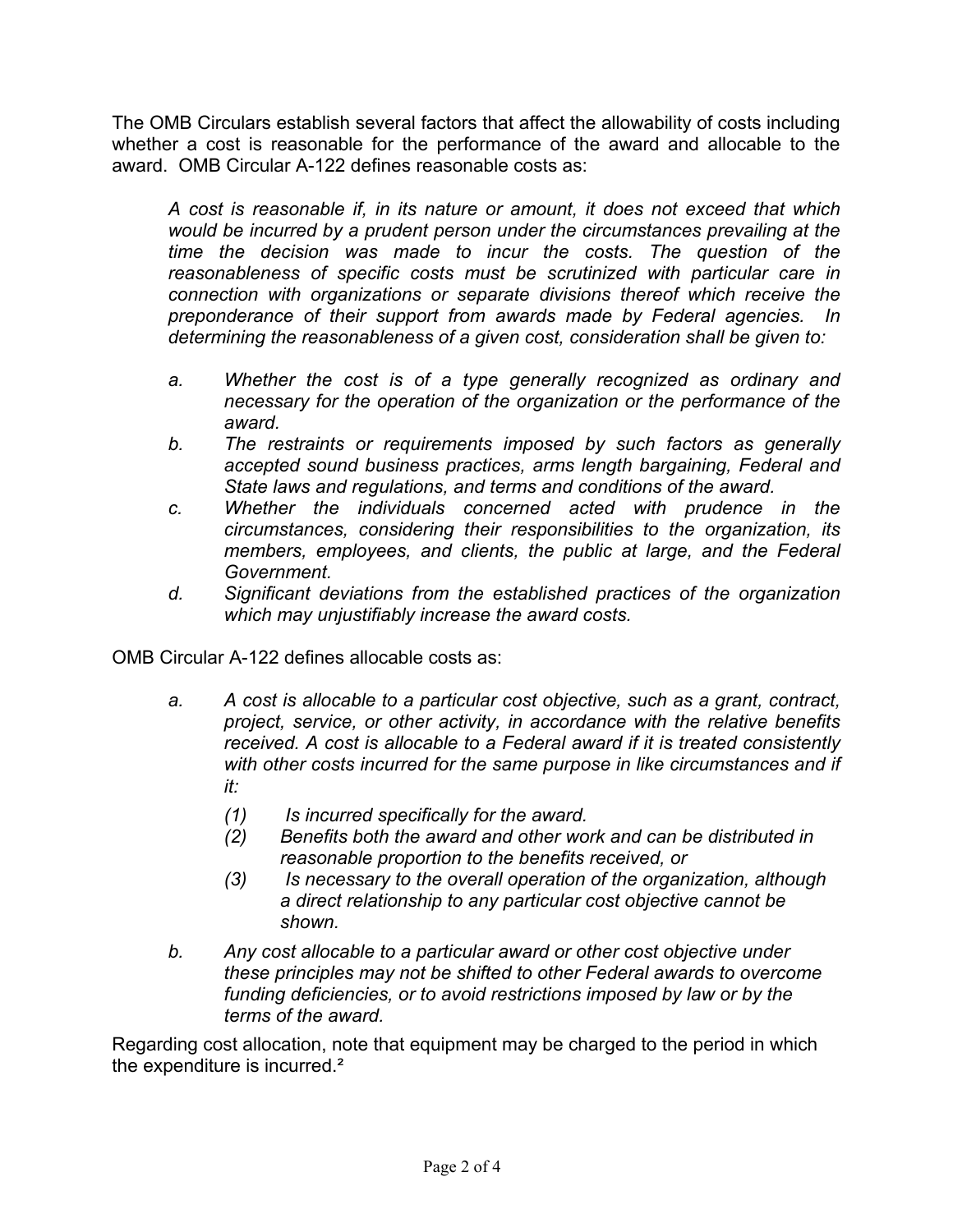# **Obligations**

Obligations are the amounts of orders placed, contracts and grants awarded, services received and similar transactions during a given period that require payment by the recipient during the same or a future period<sup>3</sup>.

# **Funding Period**

The funding period for a grant is specified in the Notice of Fund Availability (NFA) issued by AWI to the regional workforce board. For example, the funding period for Workforce Investment Act formula funds is a two year period, whereas the funding period for Welfare Transition funds is only a one year time period.

# **STATE GUIDANCE:**

The applicable OMB Circulars must be followed when determining the allowability of a prepayment to a federal award. Prepayments should be evaluated on a "case by case" basis. Key questions to consider include, but are not limited to, the following:

- Is the prepayment the result of an obligation, as defined in the OMB Circulars that occurred during the funding period?
- Is the prepayment under the circumstances reasonable? (e.g., Is it ordinary and necessary? Is it a sound business practice?, etc.)
- Does the prepayment result in a reasonable allocation of costs to the Federal award(s) based on the benefit(s) received?

Sufficient documentation should be included in the financial files to justify a prepayment. Recommended documentation would include the following items:

- A description of the cost to be pre-paid and the grant program(s) to be charged for the cost along with applicable funding periods for the charged grants.
- The cost savings or other business rationale for making the prepayment.
- A description of the methodology used to allocate the cost among the various benefiting grant programs.
- The time period the pre-payment covers.

If you have questions or concerns regarding the allowability of a particular prepayment, please contact the AWI Contracts and Grants Office at (850) 245-7481.

# **AUTHORITY:**

Workforce Investment Act, §184(a) (3) OMB Circulars A-87, A-122, A-21, and A-110